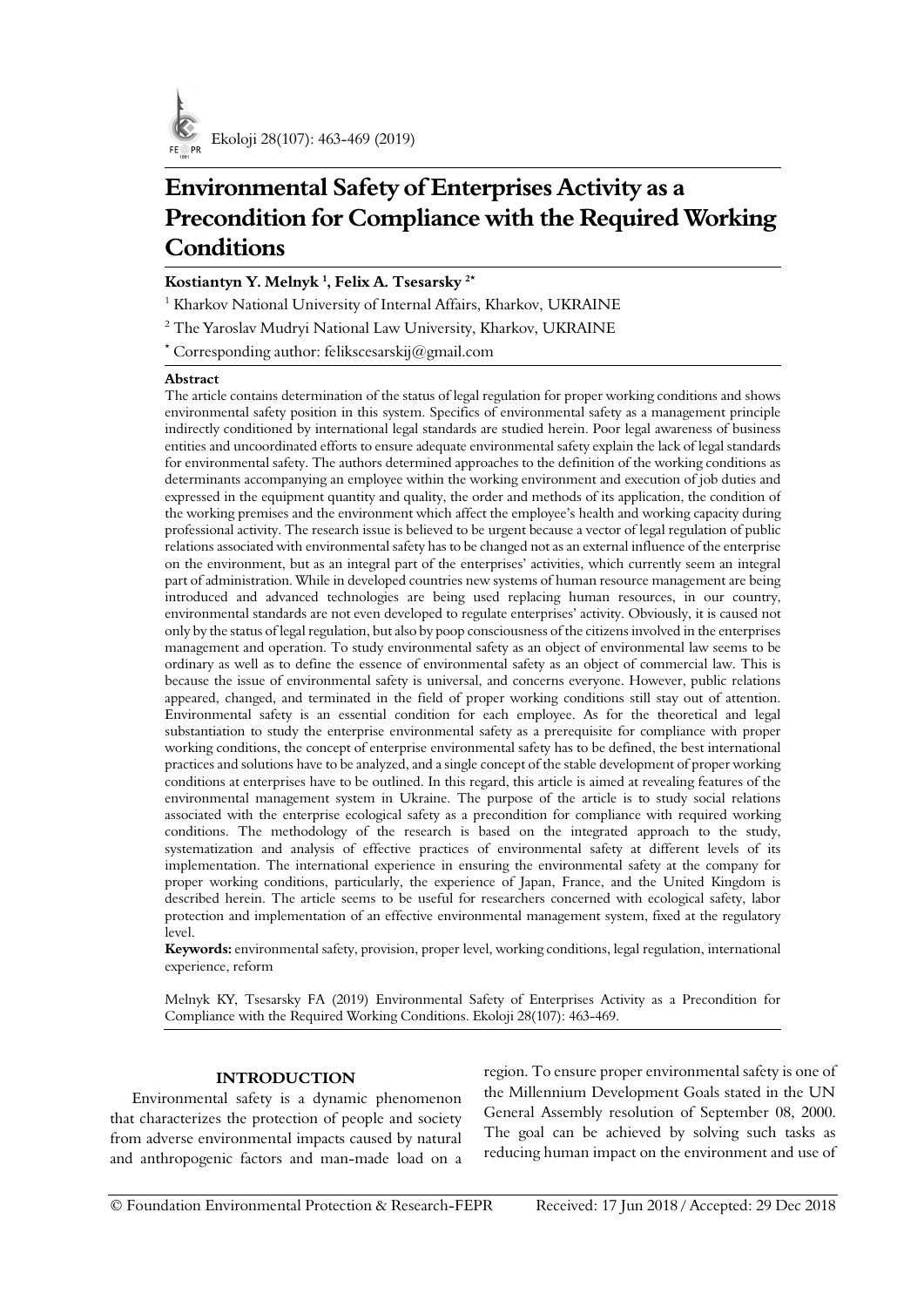natural resources, improving ecological conditions for human development, decreasing environment threats to human security. The issue of environmental safety is inherent in the international community and depends on those measures implemented at the national level. As for Ukraine, an unsatisfactory system of ensuring environmental safety is evident at the national level in general and at the local level due to the following reasons: inherited structure of the economy with prevailing resource- and energy-intensive branches with negative impact increased by the transition to market conditions; deteriorated assets of the industrial and transport infrastructure; the existing system of public administration in the environment protection, regulation of using natural resources, lack of clear delimitation of environmental and economic functions; insufficient formation of civil society institutes; insufficient comprehension of priorities of preservation of the surrounding natural environment and benefits of stable development; noncompliance with the nature protection legislation (On the Basic Principles (Strategy) of the State ecological politics of Ukraine for the period up to 2020).

Accordingly, the environment in Ukraine with its huge population, production capacity and beneficent agricultural agreements is assessed as adverse by environmental determinants. Threats to environmental safety are observed against applied measures on reduction in environmental impact of chemical, physical, biological and other factors, including natural and man-caused emergencies.

The concept of environmental safety is determined by the Law of Ukraine "On Environmental Protection": ecological safety is a condition of the environment in which is prevented the deterioration of environmental conditions and danger for the human health (On environmental protection: Law of Ukraine 1991). However the term of ecological safety of the enterprise activity is not defined in the legislation yet. The ecological context of activity involves, first of all, the optimum use of nonrenewable or limited resources, reduction of man-caused loads on the natural environment and improvement of its ecological status, development of waste utilization programs with innovative technologies.

Ecological safety of enterprises means that their operation directly or indirectly does not lead to deterioration of the environment quality, to direct or indirect damages to the state, consumers, citizens and employees.

On the other hand, the initial point for achieving the goals of this research is the compliance with proper working conditions. In accordance with the provisions of the Labor Code (Labor Code of Ukraine 1971), based on general principles and standards of international law, and in accordance with Article 43 of the Constitution of Ukraine, the basic principles of legal regulation of labor relations and other direct relations include the principle of ensuring the right of each employee to fair working conditions, including working conditions that meet the security requirements (Constitution of Ukraine: Law of Ukraine 1996). The enterprise environmental safety is believed to be a prerequisite for the safety of the employees. Enterprises are legally responsible for creation and maintenance of work environment where employees can work safely, without exposure to their physical and psychological well-being. Besides, employees have to comply with legislative requirements and organizational policies and procedures; work in accordance with approved safe work practices; and use all the means provided for health protection and safety. Safety-related responsibilities of the employer and employees are often prescribed by law and maintained by rules, practice codes, and standards. They serve as a basis for recommendations on workplace safety, compensation, and rehabilitation. Employees have to cooperate with their employer and not to affect workplace safety for them or other people. Enterprises should eager to maintain the highest level of physical, mental and social well-being at the workplace for their employees. All employees should eager to preserve or improve working conditions, processes and behavior as a permanent commitment. Unfortunately, standards of environmental safety are not specified on a legislative level yet.

To ensure environmental safety is believed to be rather difficult because of external threats out of control of the enterprise, and internal threats from the enterprise's production system. Mechanisms for production environmentalization cannot be implemented because of internal and external threats. International experience in solving environmental safety issues at the enterprise should be thoroughly studied for more specificity.

## **MATERIALS AND METHODS**

Methods of scientific knowledge serve as a methodological basis of the research. The methodological frame of the article is based on a systematic analysis, which determined the research directions and the search for ways to improve the legal regulation of social relations in ensuring of adequate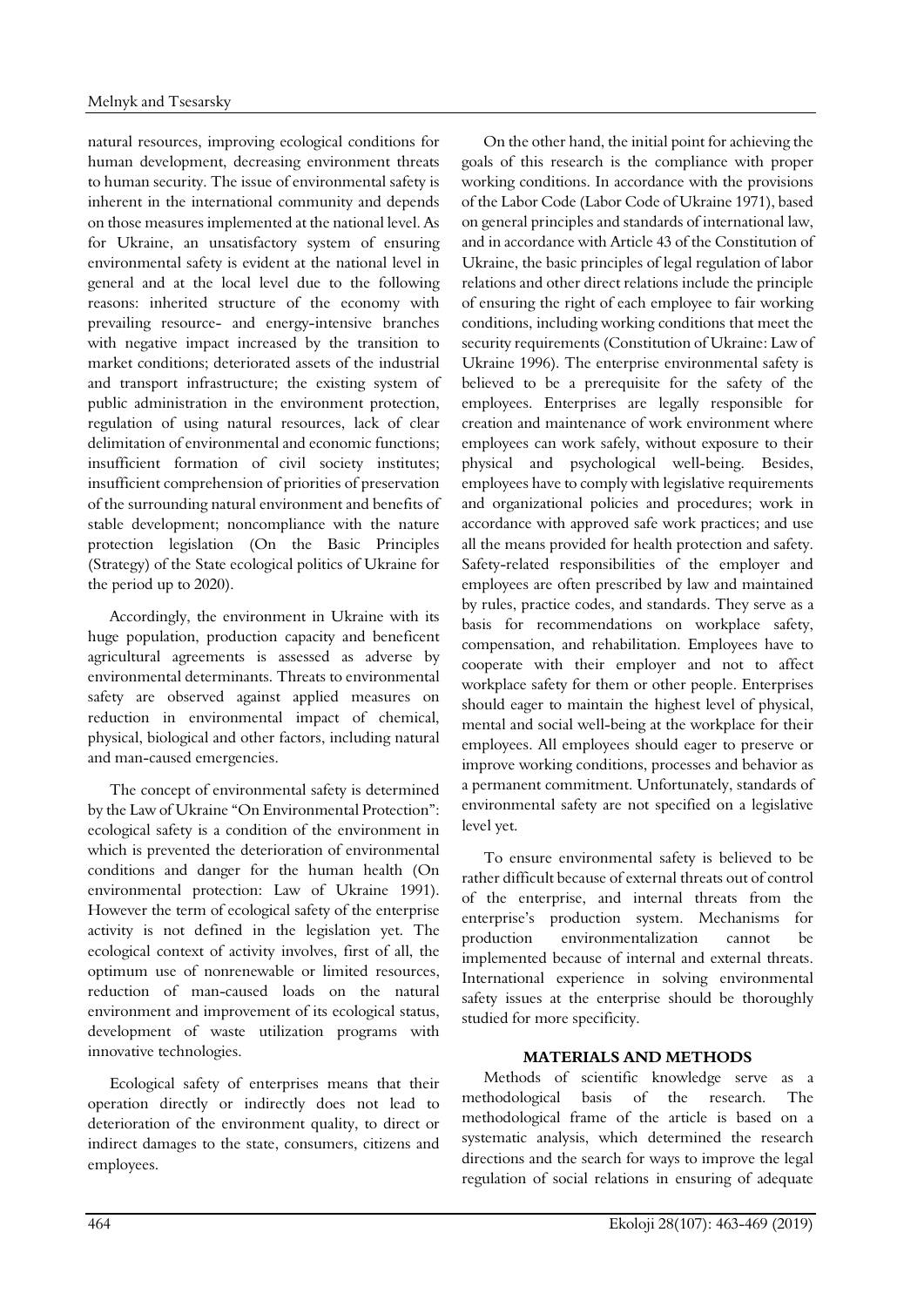working conditions in general, and environmental safety in particular. The logic and system method helps to deepen the conceptual framework used in the research. The dialectical method allows to study problems associated with the definition of participation of civil society institutions in effective and environmentally-oriented management of enterprises. The formal and logical method is used for the analysis and elucidation of international standards of the enterprise environmental safety. Methods of modeling, analysis and synthesis allow to formulate proposals how to improve the current legislation in this sphere. Summing up practices in the labor rights protection, publications in periodicals and reference literature serve as an empirical base of the research.

## **RESULTS AND DISCUSSION**

The concept of "proper working conditions" is not legally defined in Ukrainian legislation however used therein. According to Article 6 of the Law of Ukraine "On Occupational Safety", work conditions, safety of technological processes, machines, mechanisms, equipment and other production tools, the state of collective and individual protection used by workers, as well as sanitary conditions have to comply with requirements of the legislation (On Occupational Safety: Law of Ukraine 1992). At the international level, the definition of proper working conditions is governed by the International Covenant on Economic , European Social Charter (2007), ILO Convention on Occupational Safety and Health and Work Environment No. 155 (The 1981 Occupational Safety and Health Convention and the working environment 2013, Recommendation on Occupational Safety and Health and Environment No 164 1981) , ILO Recommendation "On Occupational Safety and Health and the Work Environment" No. 164.

According to Article 7 of the International Covenant on Economic the states are responsible for recognizing everyone's right to the enjoyment of just and favorable conditions of work, including, in particular, working conditions that meet the requirements of safety and hygiene. The European Social Charter declares that to ensure the effective execution of the right to safe and healthy working conditions, the states, in consultation with organizations of employers and employees, is responsible, in particular, for execution and periodical review the consistent national policy in the occupational safety, industrial hygiene and production surrounding, for adoption of the occupational safety and hygiene regulations; for ensuring of their compliance; for assistance in gradual development of occupational

health services for all workers to carry out preventive and advisory functions, etc. (European Social Charter, 2007). The ILO Convention on Occupational Safety and Health No. 155 declares that the purpose of the national policy of each ILO member in the field of occupational safety and health should be to prevent work-related accidents and damage to health, minimizing as far as possible and practicable, hazards inherent in the working environment. Besides, Article 16 of the international document stipulates that employers must ensure safety of their workplaces, machinery, equipment and processes to avoid any threat to health. Also the employers should, if necessary, provide appropriate protective clothing and equipment to prevent, as far as reasonably practicable, accidents or harmful health effects (Recommendation on Occupational Safety and Health and Environment No 164 1981).

Theoretically, the work conditions mean determinants accompanying an employee and demonstrating the equipment quantity and quality, the order and methods of its application, the condition of the working premises and the environment. This list should include the proper condition of machines, mechanisms, machine tools, devices, equipment and other production tools; safe materials and instruments required for work execution; the proper system of supply of electricity, gas and other energy sources; timely provision of technical documentation; heating, ventilation, the system of fighting against adverse effects of noise, radiation, vibration and other factors for the workers' health; the state of collective and individual protection means, sanitary conditions, etc. The working conditions are determined by the nature of the work performed. They are specific for each production, workshop and site, and for each workplace. They depend on equipment, technology, work items, workers' protection systems, workplace maintenance, as well as external factors that are conditioned by the state of working premises and their microclimate.

Thus, productive factors of work conditions can be distinguished: harmful which may cause diseases in affected workers; dangerous which may lead to injuries in affected workers (Tikhomirova 2008).

Consequently, the working conditions mean determinants which accompany an employee within the production environment and the process of performance of job duties at an enterprise, an institution or organization of all forms of ownership and regardless of the type of activity, and demonstrating the equipment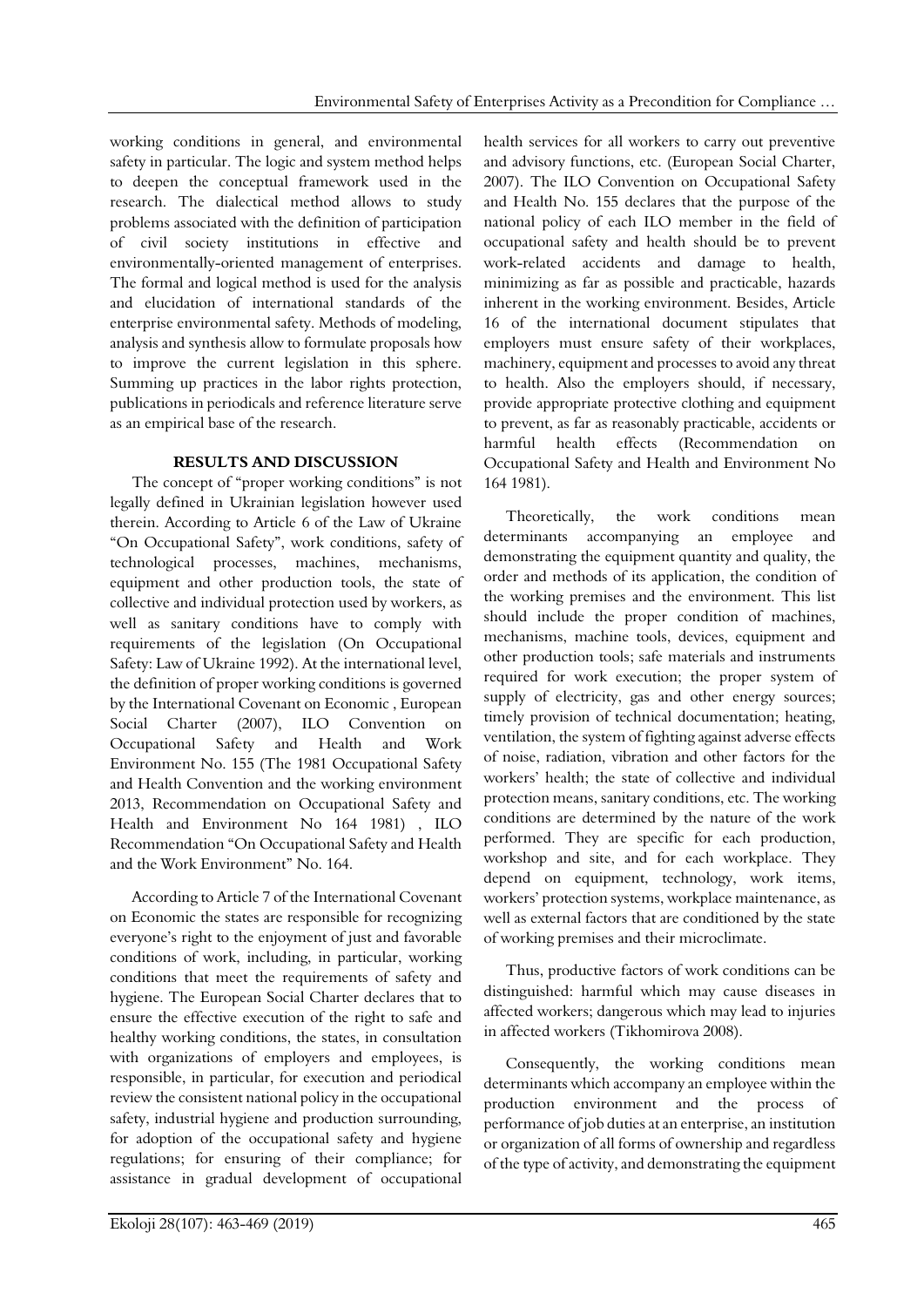quantity and quality, the order and methods of its application, the condition of the working premises and the environment which affect the employee's health and working capacity during professional activity.

The working conditions may be classified into the following groups:

social and economic factors that include the legislative and regulatory framework;

− technical and organizational factors caused by the design and features of work means and objects, applied technologies, protection means, as well as organizational forms of production, labor and management;

natural factors, such as geographical, climatic, geological, biological;

social and psychological factors caused by the character and peculiarities of relations between people and their groups in labor activity, personal and group values in labor activity, the system of information and communications in the organization.

The enterprise environmental safety is one of the natural factors of the working conditions. While executing job duties, a worker is affected by harmful and dangerous environmental factors. Their differentiation is caused by peculiarities of influence on the human body. The enterprise environmental safety should be legally determined as a precondition for compliance with the necessary working conditions.

In general, the notion of environmental safety can be defined as a complex of actions, states and processes which do not directly or indirectly lead to serious damage (or threats of such damage) to the natural environment, people or mankind; a complex of states, phenomena and actions that provide an ecological balance on the Earth and in any regions at the level at which humanity is prepared physically, socially, economically, technologically and politically (can adapt without serious losses). Regarding the mechanism of ensuring environmental safety, it is aimed at achieving the result by regulating and controlling the activities of environmental relationship subjects with mechanisms for adoption of state-administrative decisions in the field of national environmental security (Omarov 2016).

For example, the model law "On environmental safety" defines ecological safety as a system of political, legal, economic, technological and other measures on

protection of the environment and vital interests of people from possible adverse effects, economic and other activities and threats of natural and man-caused emergencies in the present and future time. According to this source of soft law, the ecological state of natural and economic systems, conditioned by the economic activity in the spatial and territorial boundaries, includes objects of ecological safety;

the ecological condition of urbanized areas and settlements, conditioned by the maintenance of comfortable living conditions in the spatial and territorial boundaries;

the technical state of technological processes, technologies and productions, conditioned by the assessment of risks of dangerous adverse effects on human health and the environment;

enterprises' action plans on precautionary measures against threats to environmental safety, conditioned by the assessment of their effectiveness in preventing dangerous negative impacts on human health and the environment;

projects of planned economic and other activities during ecological examination in order to prepare and approve conclusion on their environmental safety.

Defining the concept of "environmental safety", it is better to abstract from the identification of this concept with environmental protection. As for the law, environmental safety is designed to protect human life and health and the environment from human-induced impacts. From a scientific point of view, environmental safety is the state of the "man-nature-technique" system, which provides a balanced interaction of natural, technical and social systems, formation of natural and cultural environment that meets the sanitary, hygienic, aesthetic and material needs of the inhabitants of each region, with preservation of natural resources and ecological potential of natural systems and the biosphere ability to self-regulation.

Enterprises understand ecological safety as the compliance of their environmental activities with regulatory requirements. In accordance with the Law of Ukraine "On ensuring the sanitary and epidemiological well-being of the population", all individual entrepreneurs and legal entities are obliged to comply with the sanitary legislation, to carry out production control of compliance with sanitary rules in the performance of works, provision of services, production, transportation, storage and sale of products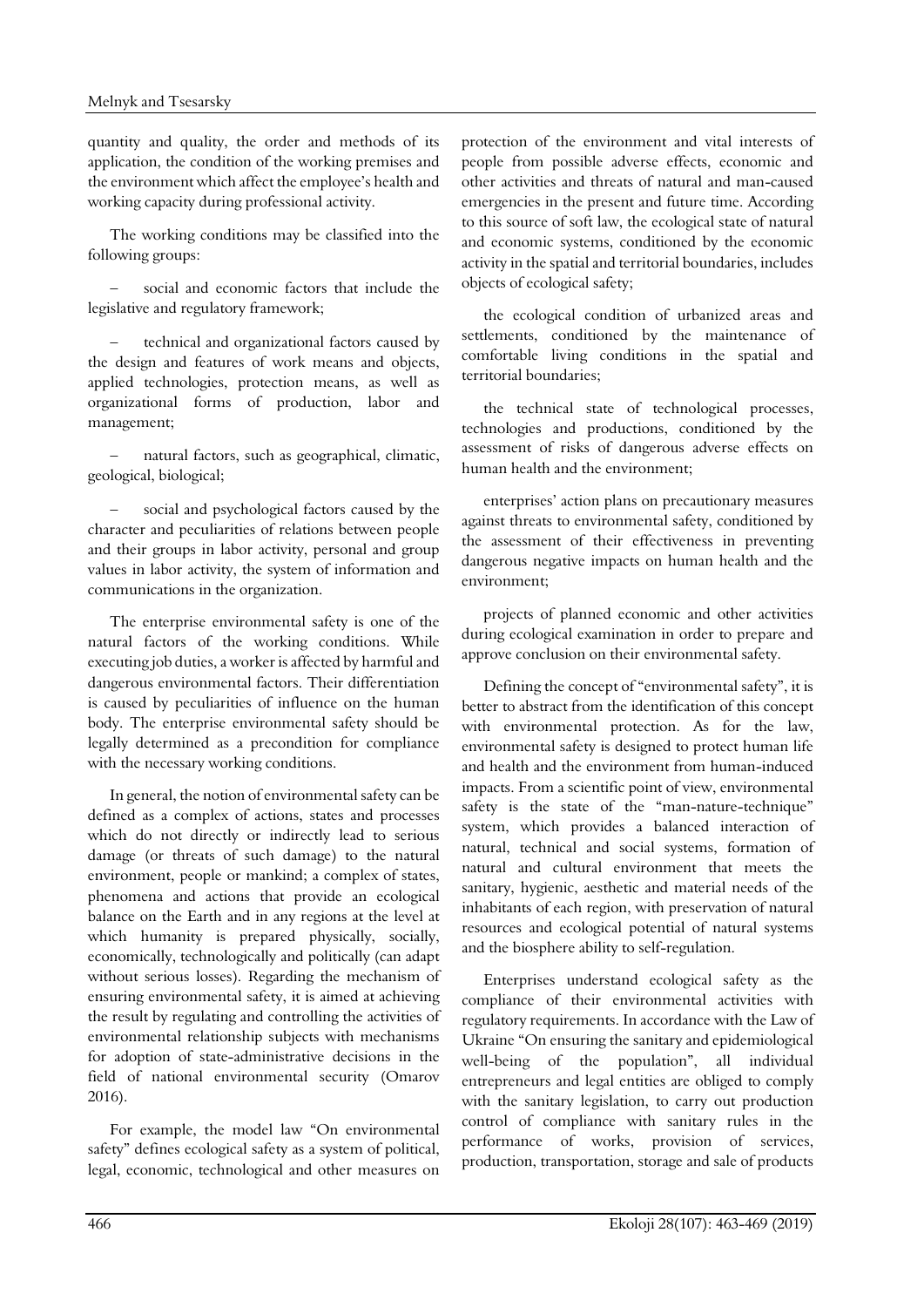(On ensuring sanitary and epidemiological well-being of the population 1994).

Consequently, a phased process of impact on the ecosystem begins at an enterprise. At the level of the enterprise, the ecological safety means its production and economic activities, which do not threaten to the environment and the employees, and meet their needs and exclude any danger to human health.

Human health is directly affected by the production process at every workplace. Indirect influence is shown in the employees in a certain period of time as occupational diseases, and in the population - as a result of living in adverse environment conditions. It can be caused by hazardous materials, equipment, poor-quality technological processes, etc used at the enterprise. Environmentally hazardous factors are believed to negatively affect the company and its employees, and subsequently the environment.

The following management standards on safety at the enterprise should be mentioned: quality (ISO 9000), environment (ISO 14000), Occupational health and safety (OHSAS 18000).

The OHSAS 18000 series set out requirements for occupational safety and health management systems, providing a company with the ability to control risks and improve its performance. It neither sets specific performance criteria nor provides detailed requirements for building a management system. This OHSAS specification can be applied by any company to develop a management system for minimizing risks for their employees who can be affected due to their job duties; to introduce the management system and further to support and improve it; to make sure in its proper policy; to certify/ register its management system by external organizations; to perform self-assessment and to declare compliance with the OHSAS.

In order to assess the enterprise environmental safety, an integrated approach should be built for reevaluation of principles of the indicators system characterizing the environment state. For deep assessment of the enterprise environmental safety, a wide range of indicators can be used in accordance with the management capabilities, interests and needs. In each case, the list of indicators will be determined by the enterprise's capabilities, interests and needs, the production scale and type, used materials and energy sources, emissions into the environment, environmental risks, emergency situations, requirements of legislation (Glushchenko 2015).

Today, the term "ecological management" seems to be relevant, and its purpose is to achieve the environmental safety with the enterprise environmental policy through implementation of environmental protection programs.

In correlation of the concepts of "enterprise environmental safety" and "ecological management", they seem to be close. In addition to the enterprise environmental safety, environmental management includes other components of the management, expressed in its effects, strategy, etc.

The content of enterprise environmental safety can be defined by certain standards:

− maximum permissible concentrations of contaminated substances in the environment;

maximum permissible acoustic, electromagnetic, radiation and other harmful impact on the environment; maximum permissible content of harmful substances in food.

Thus the permissible concentration means the amount of pollution in the soil, air or water, which in permanent contact or periodical exposure practically does not affect human health or cause unfavorable consequences in the offspring.

In addition to measuring environmental safety, it is important to pay attention on its actual unsatisfactory state. Looking at the international experience of solving this problem, the experience of Great Britain seems to be interesting. So for protection against exposure to hazardous substances, contaminated air, extreme temperatures, the employer's duty is to provide the employees with personal protective equipment to avoid the potential risk of harm failed to be reduced by any other means (the Last resort rule).

These means include: high-visibility clothing, safety footwear, safety helmets, gloves, eye protection, safety belts and respiratory protective equipment. If several items of protective equipment are required to be used for a particular work, all of them should be effective. One item (for example, safety glasses) should not cause inefficiency of another (for example, a respirator).

Maintenance and storage of personal protective equipment is standardized. Reusable items should be properly cleaned and kept in good condition. If the items have disposable parts (for example, respirator filters), spare parts must be properly compatible with the original equipment. The employer's responsibility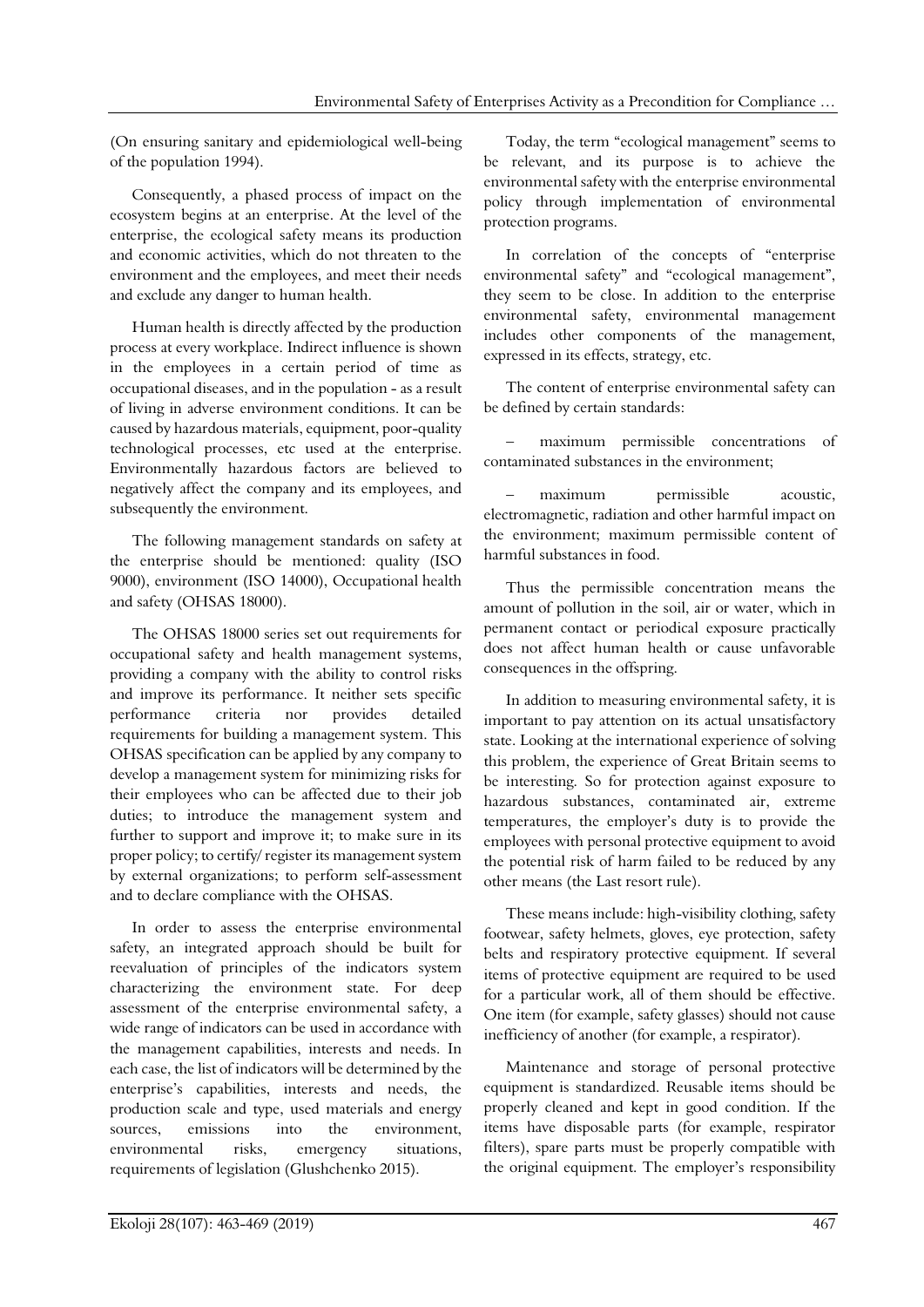is to ensure proper training on application of personal protective equipment for employees, their proper level of responsibility and proper knowledge about risks. Also the employer has to ensure the proper use of any provided personal protective equipment in accordance with instructions. The workers are also required to report any damage, defects or loss of equipment they become aware of.

For example, in France, enterprises at risk for environmental safety should publish and implement a plan of vigilance that includes appropriate measures to reveal and prevent risks of serious violations of human rights and fundamental freedoms, serious bodily harms, health risks or damage to the environment.

The plans of vigilance, as well as reports on their implementation, are available to the general public and included in the company's annual report. The plan of vigilance should include: a map that identifies, analyzes and ranks out all risks; procedures for regular assessment in accordance with the levels of risks associated with the subsidiaries; subcontractors or suppliers; measures to reduce risks or prevent serious violations; an alert mechanism that collects potential or actual risks, developed in cooperation with representatives of trade unions; a scheme for monitoring the implemented measures and assessing their effectiveness. If the company did not publish the vigilance plan, it can be filed to the relevant jurisdiction. Upon the official claim notification, the company is given a three-month period to fulfill its obligations. If the company fails to fulfill its obligations after the said period, the judge may require the company to publish the plan. The judge also decides whether the plan of vigilance is complete and proper.

In Japan, risks in the workplace are assessed using the wording "employers should strive." The law in Japan defines criminal penalties both for individuals and for organizations (for example, corporations) for failing to comply with proper working conditions. Employers

should be fully aware that criminal penalties will result in government sanctions, judicial decisions, and media criticism. Moreover, according to the Employment Contract Act, adopted in Japan in December 2007, employers shall provide wide-ranging commitments to make reasonable efforts to ensure the health and safety of employees against the risks involved. This means that enterprises, disregarding not mandatory guidelines provisions, may be found to be responsible for pollution, accidents caused by a driver, occupational accidents or occupational diseases. These social risks can undermine customer loyalty and lead to competitive disadvantages, investors' disapproval, and even boycott among consumers (Seichi 2010).

### **CONCLUSION**

The enterprise ecological safety is defined as a state of its production and economic activity not threatening to the environment or people and meeting the employees' needs and excluding any danger to their health.

Upon studying international experience, the experience of Japan in assessing environmental risks seems to be useful to Ukraine, the Japanese effective system predicts and help avoid harmful effects arising from the work environment, materials, methods, schedules and other working conditions; experience of UK with the employer's duty to provide the employees with personal protective equipment in order to avoid potential risks of harm failed to be reduced by any other means (the Last resort rule); experience of France in public monitoring of the enterprises' activities dangerous for environment through the publication of their reports on all environmental safety determinants. In order to promote and strengthen the role of relevant personnel at the workplace, the technical, financial and physical support of civic organizations in the field of occupational safety and health should be increased, and the best practices for risk reduction should be applied.

### **REFERENCES**

Code of Labor Laws: Code of Ukraine (1971) No. 322 of December 10, 1971. URL: <https://zakon.rada.gov.ua/laws/show/322-08>

Constitution of Ukraine: Law of Ukraine (1996) Bulletin of the Verkhovna Rada of Ukraine of 28.06.1996. No. 30. Art. 141

European Social Charter (2007) International document of 03.05.1996. Bulletin of the Verkhovna Rada of Ukraine. 2007, No. 51. Art. 2096

Glushchenko ME (2015) Environmental safety of enterprises: a comprehensive evaluation methodology. Science and man. Humanitarian research, 1: 166-174.

Izuita PO (2007) The concept of safe and proper working conditions.